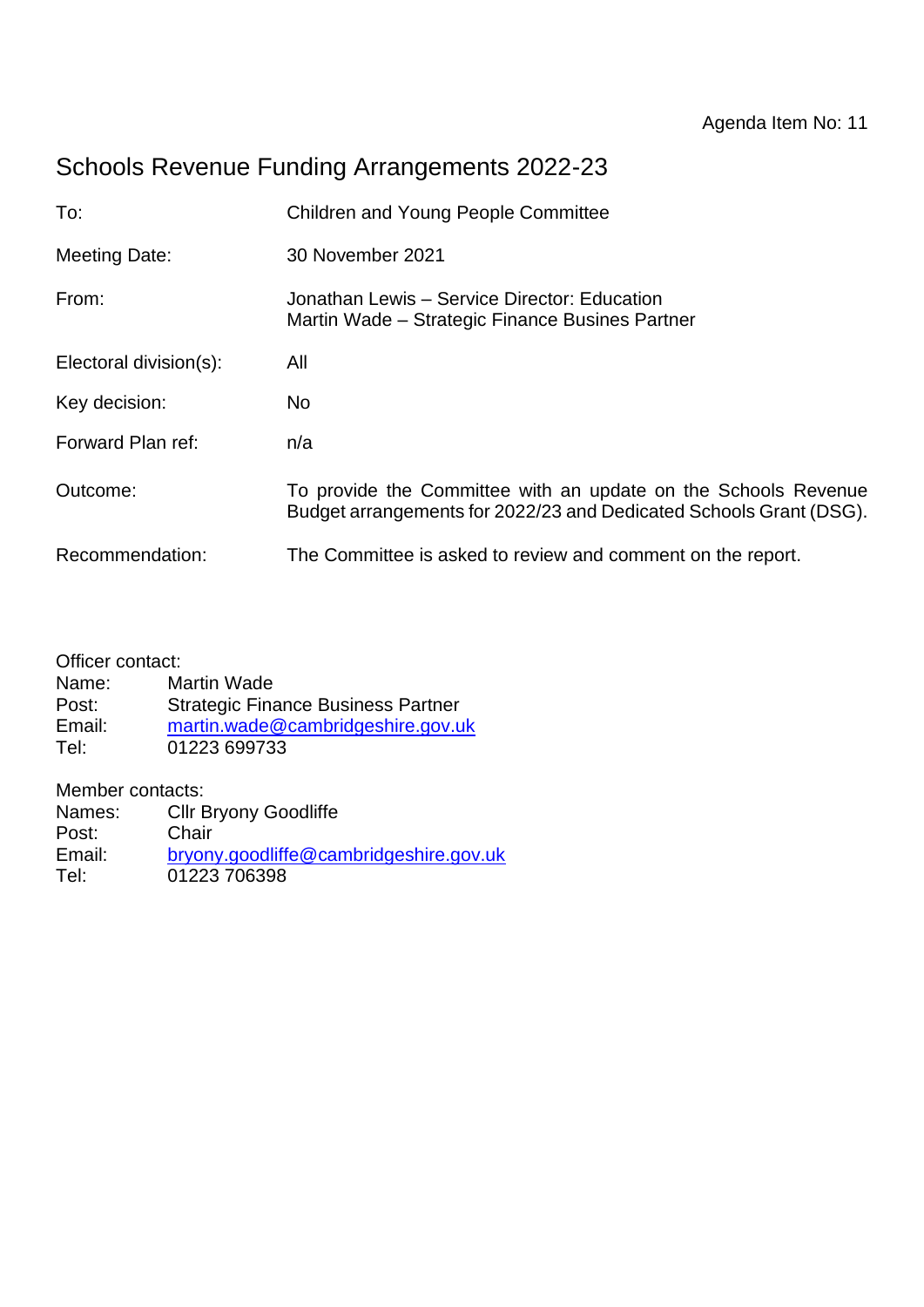## 1. Background

- 1.1 This report aims to provide an update in respect of both the national changes to schools' funding and the proposed local approach for 2022-23. In previous years, the underlying principle has been to move as closely as possible to implementing the Department for Education's (DfE) national funding formula (NFF). Although good progress has been made towards achieving this, the level of Dedicated Schools Grant (DSG) received continues to place limitations on overall affordability.
- 1.2 This document includes:
	- a) An overview of the national changes to the schools' funding formula for 2022-23;
	- b) The proposed local approach to be applied in 2022-23 including the outcomes of the recent consultation with schools.

### 2. National Funding Formula

- 2.1. The DfE made announcements relating to the DSG in July 2021 which included indicative funding allocations for 2022-23. The main headlines are:
	- a) Sparsity Funding now based on road distances instead of straight-line (as the crow flies) distances. Alongside the introduction of a distance "taper" significantly increases the number of small schools attracting sparsity funding.
	- b) Deprivation funding for FSM6 (any pupil who has qualified for free school meals within the last 6 years) will now use the most recent October census for measuring eligibility rather than the previous January.
	- c) In calculating low prior attainment proportions, data from the 2019 early years foundation stage profile (EYFSP) and Key Stage 2 (KS2) tests is used as a proxy for the 2020 tests, following the cancellation of assessments due to the pandemic.
	- d) Pupils who joined a school between January and May 2020 attract funding for mobility on the basis of their entry date, rather than by virtue of the May school census being their first census at the current school (the May 2020 census did not take place due to the pandemic).
	- e) From April 2022, the business rates payment system for schools will be centralised. This will involve ESFA paying billing authorities directly on behalf of state funded schools, removing schools from the payment process. The first business rates payments made directly from ESFA to billing authorities will be paid in June 2022.
- 2.2 These technical changes are likely to have a varying impact on schools dependent on their individual circumstances.
- 2.3 The indicative national allocations also reflect further increases to the funding blocks in 2022 to 2023:
	- a) School funding is increasing by 3.2% overall, and by 2.8% per pupil, compared with 2021 to 2022. The DfE have also increased total funding through the sparsity factor from £42m to £95m.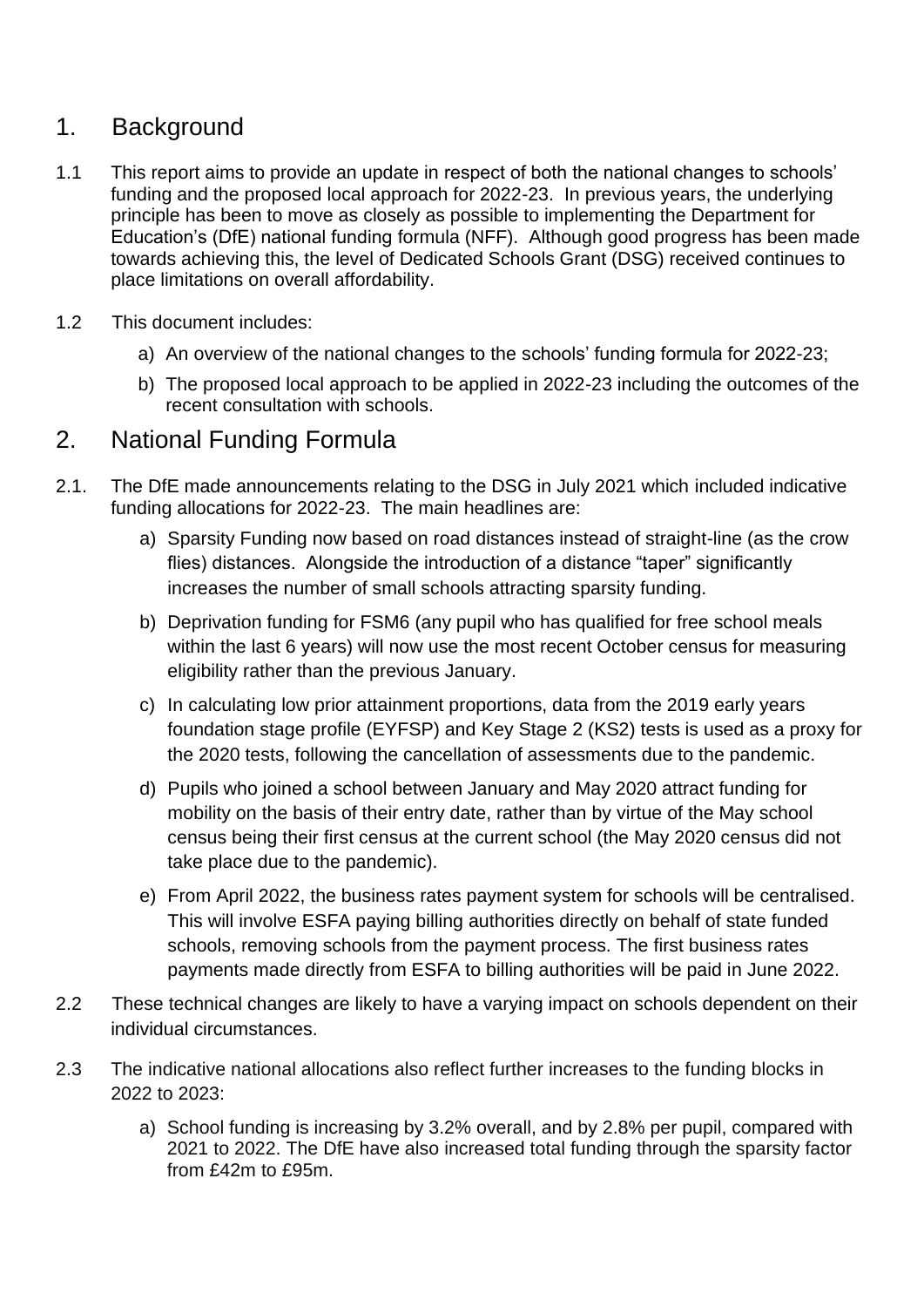- b) High Needs funding is increasing by £780m, or 9.6%, in 2022 to 2023. This brings the total High Needs budget to £8.9bn. The High Needs NFF will ensure that every Local Authority receives at least an 8% increase per head of population.
- c) Central schools' services funding for historic commitments will decrease by a further 20% for those Local Authorities in receipt of this funding.
- 2.4 For Cambridgeshire the indicative allocations equate to:
	- a) An approximate illustrative uplift of £11.8m / 2.9% in the Schools Block compared to the amount expected to be received in 2021/22.
	- b) An illustrative uplift of £6.5m / 8% in the High Needs Block when compared to the amount expected to be received in 2021/22.
	- c) An approximate illustrative reduction of £0.6m to the Central Schools' Services Block (CSSB) which includes a further 20% reduction for historic commitments. The CSSB funds a number of ongoing functions and responsibilities which benefit all schools.
- 2.5 The table below shows the breakdown of the 4 funding blocks which currently form the overall DSG:

| DEDICATED SCHOOLS GRANT                                   |                                 |                                                                                                                                                                                                                                                                                                                                                                                                                                            |  |
|-----------------------------------------------------------|---------------------------------|--------------------------------------------------------------------------------------------------------------------------------------------------------------------------------------------------------------------------------------------------------------------------------------------------------------------------------------------------------------------------------------------------------------------------------------------|--|
| <b>Funding Block</b>                                      | <b>Illustrative</b><br>22/23 £m | <b>Functions funded:</b>                                                                                                                                                                                                                                                                                                                                                                                                                   |  |
| <b>Schools Block</b>                                      | £416.9m*                        | This Block funds:<br>Individual school budgets;<br>Services de-delegated from maintained<br>school budgets and;<br>The Growth fund                                                                                                                                                                                                                                                                                                         |  |
| <b>Central Schools</b><br><b>Services Block</b><br>(CSSB) | £5.9m                           | This Block funds:<br>Historical commitments previously agreed<br>with Schools Forum such as Contribution to<br>Combined Budget, schools' broadband<br>contract; and<br>Ongoing responsibilities of the Authority<br>such as Admissions, the servicing of the<br>Schools Forum, copyright licenses and<br>services to meet statutory responsibilities                                                                                       |  |
| <b>High Needs Block</b>                                   | £90.1m                          | This Block funds:<br>Special school budgets;<br>Special schools outreach;<br>Top up funding for pupils with High Needs in<br>mainstream and FE provision;<br>Out of County Special Educational Needs<br>(SEN) placements;<br><b>Special Educational Needs and Disabilities</b><br>(SEND) specialist services;<br>Early Help District Delivery services;<br>Alternative provision such as Pupil Referral<br>Units (PRUs), High Needs Units; |  |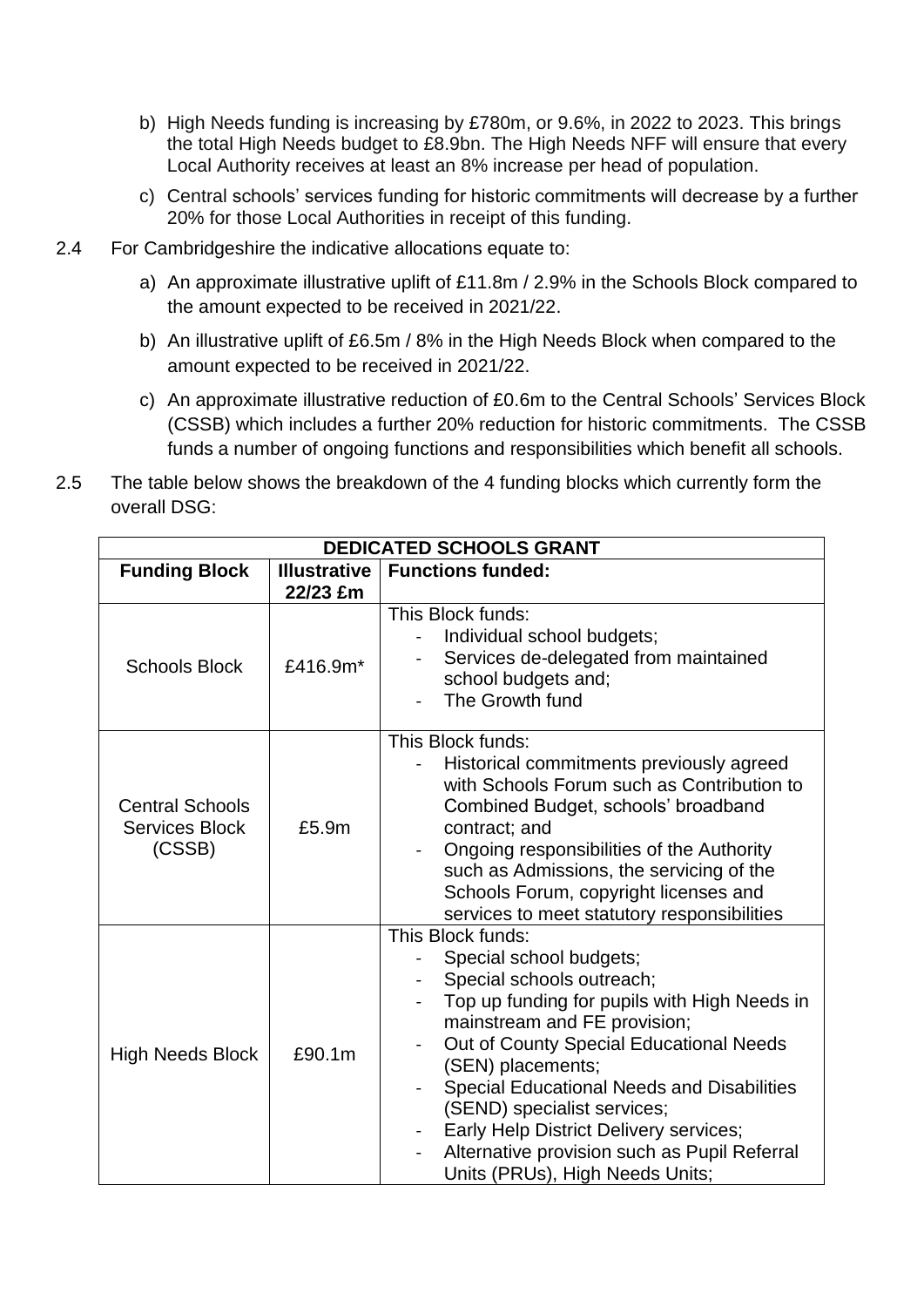|                                         |             | Behaviour, Attendance & Inclusion<br>Partnership funding; and<br><b>Commissioning services</b>                                                                                                                                                                                                                                                                               |
|-----------------------------------------|-------------|------------------------------------------------------------------------------------------------------------------------------------------------------------------------------------------------------------------------------------------------------------------------------------------------------------------------------------------------------------------------------|
| <b>Early Years Block</b>                | £38.1 $m^*$ | This Block funds:<br>The 2 year old Early Years single funding<br>formula;<br>The 3 and 4 year old Early Years single<br>funding formula (universal and extended<br>entitlement);<br>The Disability Access Fund;<br>$\blacksquare$<br>Maintained Nursery school supplementary<br>funding; and<br>Any central expenditure by the Authority to<br>support early years services |
| <b>Total Illustrative</b><br><b>DSG</b> | £551.1m     |                                                                                                                                                                                                                                                                                                                                                                              |

\*Final Schools Block DSG will be reduced to reflect centralisation of business rates – current cost circa £4.84m. Initial Early Years Block allocations for 2022/23 are yet to be announced.

- 2.6 Other changes to the national funding arrangements for 2022-23 are as follows:
	- a) The NFF unit rates have been uplifted as shown in Table 1. These are shown alongside the funding rates applied to Cambridgeshire schools in 2021-22 for comparison.
	- b) The mandatory minimum per pupil levels (MPPL) have been increased to £4,265 in primary and £5,525 in secondary.
	- c) Local Authorities have the freedom to set the Minimum Funding Guarantee (MFG) in local formulae between +0.5% and +2% per pupil. This is a way of ensuring that there is a minimum funding increase per pupil for each school.
	- d) Local Authorities continue to be able to transfer up to 0.5% of their schools' block to other blocks of the DSG, with Schools Forum approval. A disapplication is required for transfers above 0.5%, or any amount without Schools Forum approval; this applies to any transfers even if the Minister agreed the same amount in previous years.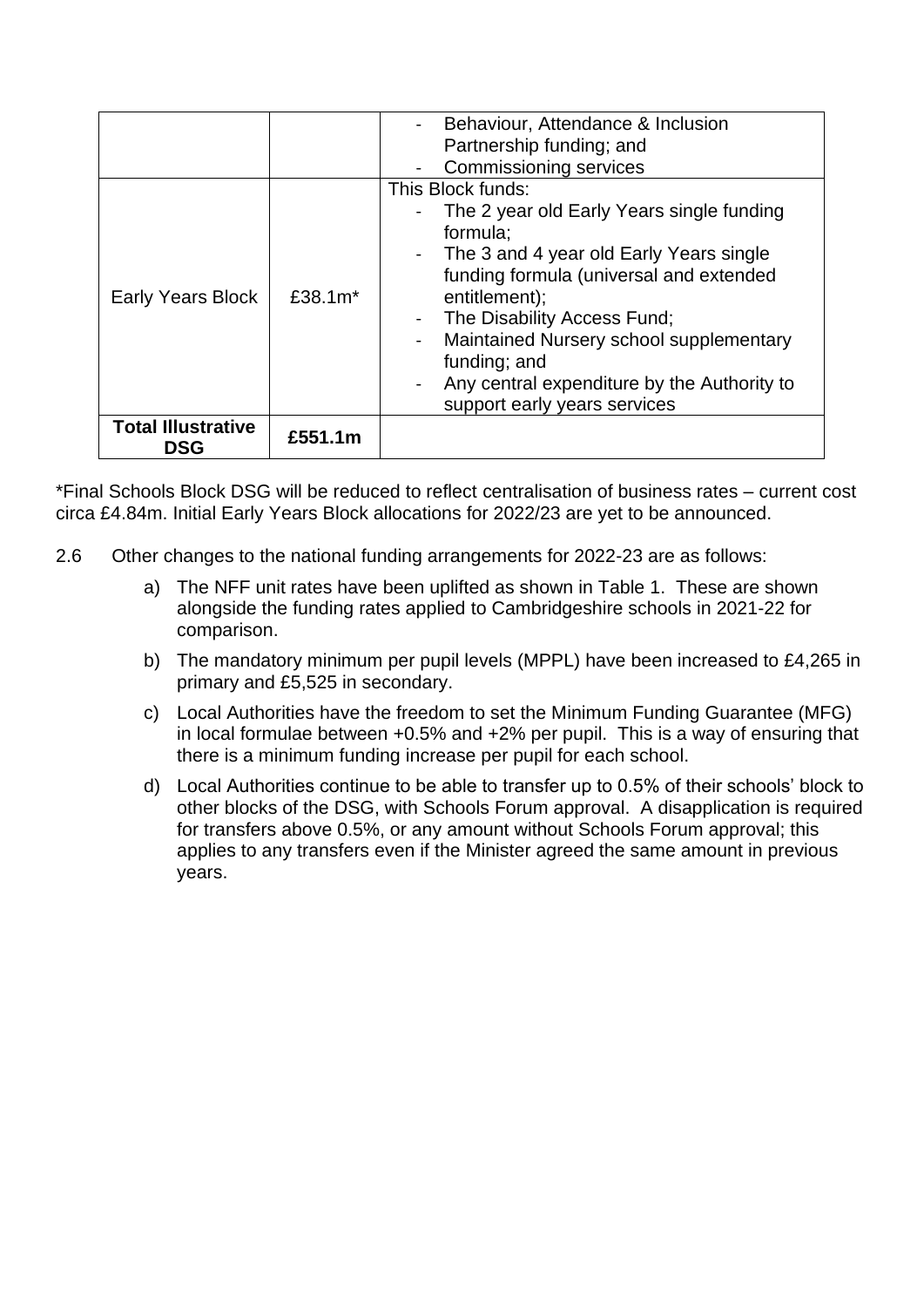#### 2.7 **Table 1 – 2022-23 NFF factors and rates compared to current Cambridgeshire factors and rates**

| <b>NFF Factor</b>                         |                                                                  | <b>Cambridgeshire/N</b><br><b>FF Unit Rates</b><br>2021-22 £ | <b>National Funding</b><br>Formula (NFF)<br><b>Unit Rates 2022-23</b><br>£ |
|-------------------------------------------|------------------------------------------------------------------|--------------------------------------------------------------|----------------------------------------------------------------------------|
|                                           | <b>AWPU: Primary</b>                                             | 3,123                                                        | 3,217                                                                      |
|                                           | <b>AWPU: Secondary KS3</b>                                       | 4,404                                                        | 4,536                                                                      |
| Basic per pupil                           | <b>AWPU: Secondary KS4</b>                                       | 4,963                                                        | 5,112                                                                      |
| entitlement (Age<br><b>Weighted Pupil</b> | Minimum per pupil funding<br>Primary                             | 4,180                                                        | 4,265                                                                      |
| Unit)                                     | Minimum per pupil funding<br>Secondary (KS3 and KS4<br>combined) | 5,415                                                        | 5,525                                                                      |
|                                           | <b>FSM current - Primary</b>                                     | 460                                                          | 470                                                                        |
|                                           | FSM current - Secondary                                          | 460                                                          | 470                                                                        |
|                                           | Ever6 FSM - Primary                                              | 575                                                          | 590                                                                        |
|                                           | Ever6 FSM - Secondary                                            | 840                                                          | 865                                                                        |
|                                           | <b>IDACI Band F: Primary</b>                                     | 215                                                          | 220                                                                        |
|                                           | <b>IDACI Band F: Secondary</b>                                   | 310                                                          | 320                                                                        |
| Deprivation                               | <b>IDACI Band E: Primary</b>                                     | 260                                                          | 270                                                                        |
| (based on Ever 6                          | <b>IDACI Band E: Secondary</b>                                   | 415                                                          | 425                                                                        |
| free school meal                          | <b>IDACI Band D: Primary</b>                                     | 410                                                          | 420                                                                        |
| numbers)                                  | <b>IDACI Band D: Secondary</b>                                   | 580                                                          | 595                                                                        |
|                                           | <b>IDACI Band C: Primary</b>                                     | 445                                                          | 460                                                                        |
|                                           | <b>IDACI Band C: Secondary</b>                                   | 630                                                          | 650                                                                        |
|                                           | <b>IDACI Band B: Primary</b>                                     | 475                                                          | 490                                                                        |
|                                           | <b>IDACI Band B: Secondary</b>                                   | 680                                                          | 700                                                                        |
|                                           | <b>IDACI Band A: Primary</b>                                     | 620                                                          | 640                                                                        |
|                                           | <b>IDACI Band A: Secondary</b>                                   | 865                                                          | 890                                                                        |
| Low Prior                                 | Primary                                                          | 1,095                                                        | 1,130                                                                      |
| Attainment                                | Secondary                                                        | 1,660                                                        | 1,710                                                                      |
| English as an                             | Primary                                                          | 550                                                          | 565                                                                        |
| Additional<br>Language                    | Secondary                                                        | 1,485                                                        | 1,530                                                                      |
| <b>Pupil Mobility</b>                     | Primary                                                          | 900                                                          | 925                                                                        |
|                                           | Secondary                                                        | 1,290                                                        | 1,330                                                                      |
|                                           | Primary                                                          | 117,800                                                      | 121,300                                                                    |
| Lump Sum                                  | Secondary                                                        | 117,800                                                      | 121,300                                                                    |

#### **Notes to the Table:**

- 1. The values for sparsity are not included in the table above as these are variable up to a new maximum of £55,000 for primary schools and £80,000 for secondary schools.
- 2. Equally, the DfE recognises that some factors, such as premises, cannot easily be allocated on a formulaic basis and under the NFF continue to be funded at historical or actual funding levels.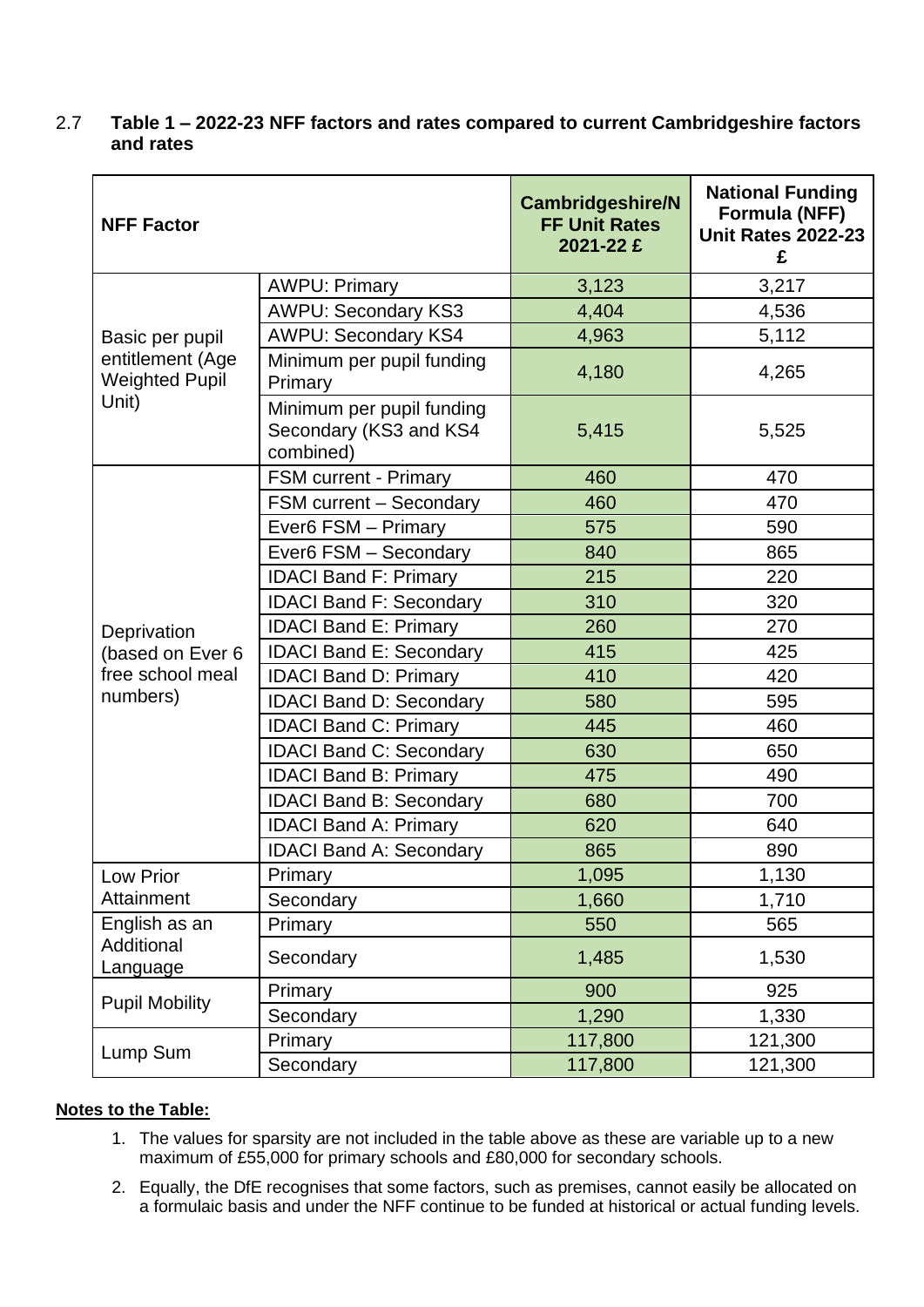# 3. Local Proposals and Consultation with Schools

- 3.1 Due to the minimal changes at a national level the requirement for consultation is limited. The DfE have stated that the changes which mirror technical changes in the NFF, should not require consultation with schools on their own, and the Department plans to reflect this in the school funding regulations.
- 3.2 Therefore, the main areas for consultation focused on the principles of the main funding formula in the context of some of the local issues being faced, and some additional questions in respect of arrangements for the funding of specific functions.
- 3.3 The consultation with schools was open from 29<sup>th</sup> September to 22<sup>nd</sup> October 2021 and two virtual budget briefing sessions, attended by over 120 school representatives were held in early October. 47 responses were received to the consultation, with 38 from individual maintained schools, 3 from individual academy schools and 8 representing academy trusts.
- 3.4 Further discussions were then held with Schools Forum on the 5<sup>th</sup> November where they were asked for their views on the proposals and asked for approval on those areas for which they have decision making powers (block transfers, de-delegations for maintained schools, general duties and growth funding). The decision on the main funding formula remains the decision of the Local Authority in consultation with Schools Forum.
- 3.5 The table below shows the main decision making powers and responsibilities for items relevant to the schools budget setting process (other powers such as decisions in respect of deficits, contracts and changes to the Scheme of Financial Management do not apply at this stage).

| <b>Function</b>                                                     | Local education<br>authority                                               | Schools forum             | DfE role                                                                         |
|---------------------------------------------------------------------|----------------------------------------------------------------------------|---------------------------|----------------------------------------------------------------------------------|
| Formula change (including<br>redistributions)                       | Proposes and<br>decides                                                    | Must be<br>consulted      | Checks for compliance<br>with regulations                                        |
| Movement of up to 0.5% from<br>the schools block to other<br>blocks | Proposes                                                                   | <b>Decides</b>            | Adjudicates where<br>schools forum does not<br>agree local authority<br>proposal |
| Minimum funding guarantee<br>(MFG)                                  | Proposes any<br>exclusions from<br>MFG for<br>application to<br><b>DfE</b> | Gives a view              | Approval to application<br>for exclusions                                        |
| De-delegation for mainstream<br>maintained schools                  | <b>Proposes</b>                                                            | Maintained<br>primary and | Will adjudicate where<br>schools forum does not                                  |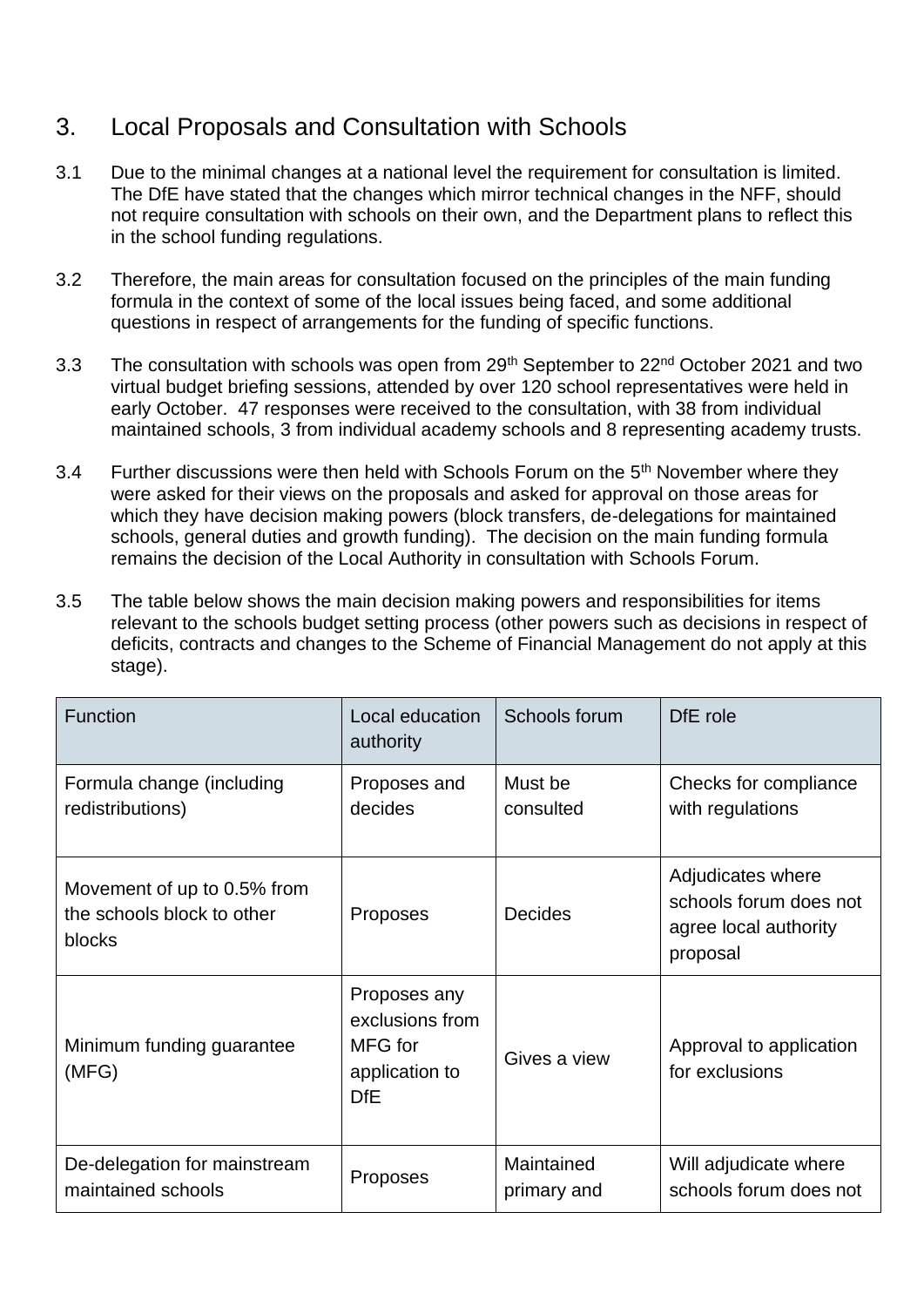| <b>Function</b>                                                                                                                                | Local education<br>authority | Schools forum                                                                                                             | DfE role                                                                         |
|------------------------------------------------------------------------------------------------------------------------------------------------|------------------------------|---------------------------------------------------------------------------------------------------------------------------|----------------------------------------------------------------------------------|
|                                                                                                                                                |                              | secondary school<br>member<br>representatives                                                                             | agree local authority<br>proposal                                                |
| <b>General Duties for maintained</b><br>schools - Contribution to<br>responsibilities that local<br>authorities hold for maintained<br>schools | Proposes                     | Would be<br>decided by the<br>relevant<br>maintained<br>school members<br>(primary,<br>secondary,<br>special and<br>PRU). | Adjudicates where<br>schools forum does not<br>agree local authority<br>proposal |
| Central spend on and the<br>criteria for allocating funding<br>from:<br>Growth and Falling Rolls                                               | Proposes                     | <b>Decides</b>                                                                                                            | Adjudicates where<br>schools forum does not<br>agree local authority<br>proposal |
| Central spend on:<br>high needs block<br>provision<br>central licences<br>negotiated by the<br><b>Secretary of State</b>                       | <b>Decides</b>               | None, but good<br>practice to inform<br>forum                                                                             | None                                                                             |

- 3.6 The following paragraphs provide a summary of key areas which were subject to consultation and the responses received, alongside any further relevant information following the Schools Forum meeting held on the 5<sup>th</sup> November.
- 3.6.1 **Formula Values** The views of schools were sought in respect of the unit values to be applied in the 2022-23 Cambridgeshire funding formula. In previous years the Authority, through discussions with the Schools Forum, have adopted the principle of mirroring the NFF as closely as possible to prepare the county's schools for when the hard NFF is introduced in future.
- 3.6.2 On this basis the proposal was to apply the updated NFF unit values as set out in Table 1 above. Dependent on overall affordability the NFF unit values will scaled up by applying a weighting (see 3.6.10 below).
- 3.6.3 43 (91.5%) of the consultation responses received supported the proposal to align the local Cambridgeshire funding formula unit values with the national funding formula rates. The remaining 4 (8.5%) responses were not sure.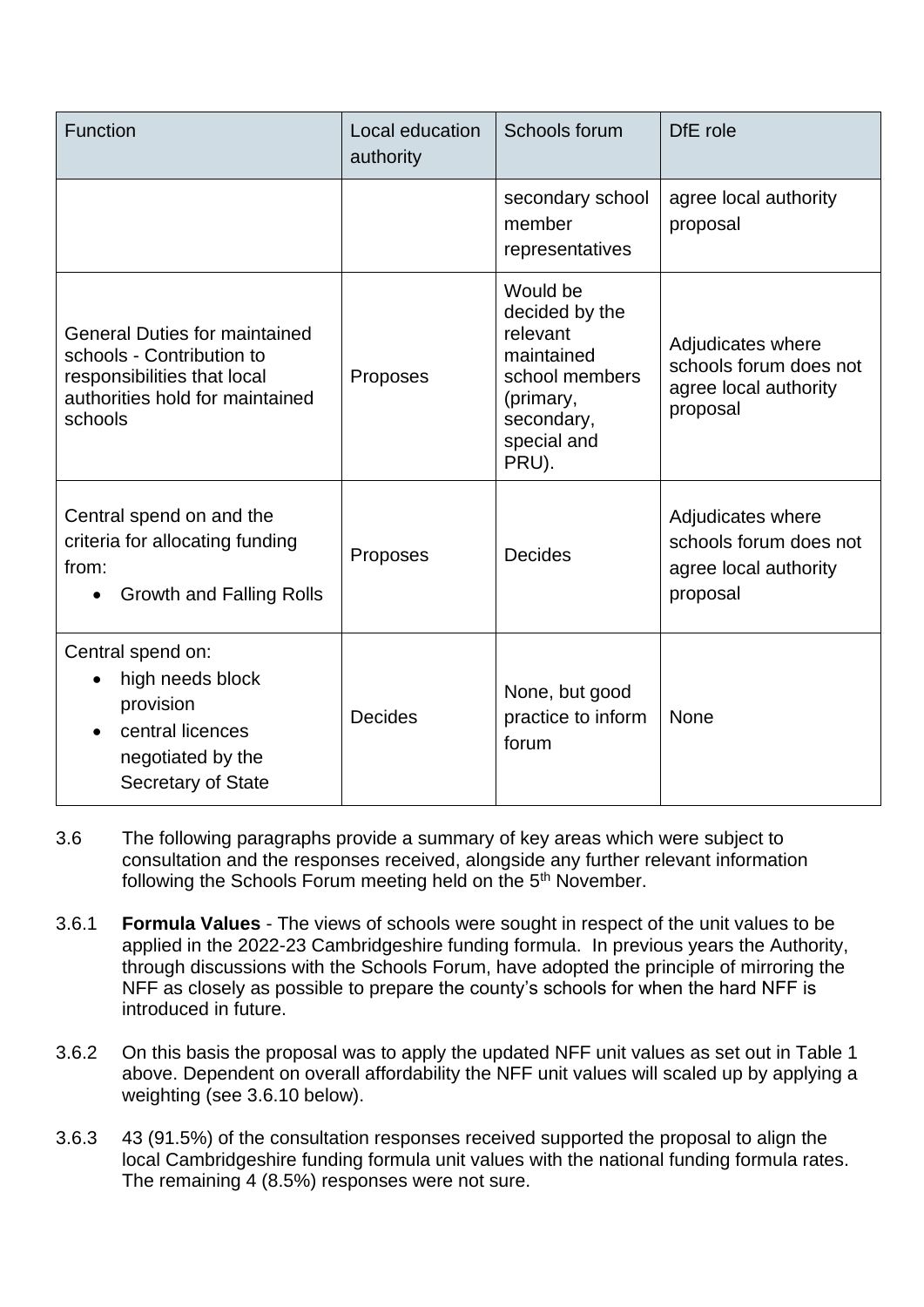- 3.6.4 Members of Schools Forum voted unanimously to support the proposed LA approach to align the Cambridgeshire Schools Funding Formula Factors with the National Funding Formula rates for 2022/23. This will be subject to final approval at CYP Committee in January.
- 3.6.5 **Sparsity Factor** The views of schools were sought in respect of the revised sparsity factor and whether the distance "taper" should be applied. The application of the distance "taper" would mean that where schools' sparsity distances are marginally below the main distance thresholds for sparsity funding, they will still attract some allocation through the NFF. The distance threshold taper has been set at 20% below the main distance thresholds.
- 3.6.6 Based on the 2021-22 data by applying the distance "taper" a further 13 small Cambridgeshire schools would qualify for the sparsity factor taking the total number of schools in receipt of additional funding to 46. The total estimated cost of applying the taper would be £1.4m, compared to an estimated cost of £1.1m for the non-tapered approach.
- 3.6.7 37 (78.7%) of the consultation responses received supported the proposal to apply the distance taper to maximise the number of schools who qualify for sparsity funding. Of the remaining 10 (21.3%) responses, 5 did not support the proposals and 5 were not sure.
- 3.6.8 Members of Schools Forum voted unanimously to support the proposed LA approach to apply the distance taper to the sparsity factor to maximise the number of schools who qualify for additional funding in 22/23. This will be subject to final approval at CYP Committee in January.
- 3.6.9 **Block Transfer** Schools were asked for their views on whether they support a transfer of 0.5% / circa £2.1m from the Schools' Block to the High Needs Block for 2022-23 to support a range of targeted invest to save workstreams. Any transfer between the Schools' Block and High Needs Block would be for 2022-23 only. The Authority is required to consult with schools for transfers between blocks on an annual basis and Forum are required to support the transfer.
- 3.6.10 24 (51%) of the consultation responses received supported the proposal to transfer 0.5% / circa £2.1m from the Schools Block to the High needs Block to support a range of invest to save / invest to transform projects. 17 (36.2%) responses did not support the proposal and a further 6 (12.8%) were not sure.
- 3.6.11 Members of Schools Forum resolved by majority to approve a block transfer between the Schools Block and High Needs Block of 0.5% (circa £2.1m) subject to the LA returning to Schools Forum, having undertaken further discussion with relevant representative bodies, with a more detailed, fully costed plan, and, furthermore, the impact of which is reviewed, monitored, and evaluated on a regular basis by Schools Forum.
- 3.6.12 **Affordability** Despite the additional funding to be received in the Schools Block, the cost of growth (for new and growing schools), changes in factors and any transfer between blocks will reduce funding available for distribution for school budgets. Equally, the overall cost of meeting the minimum per pupil levels (MPPLs) and the Minimum Funding Guarantee (MFG) sometimes result in the total cost of the formula exceeding the available funding. In addition, due to the area cost adjustment in the national formula there is the